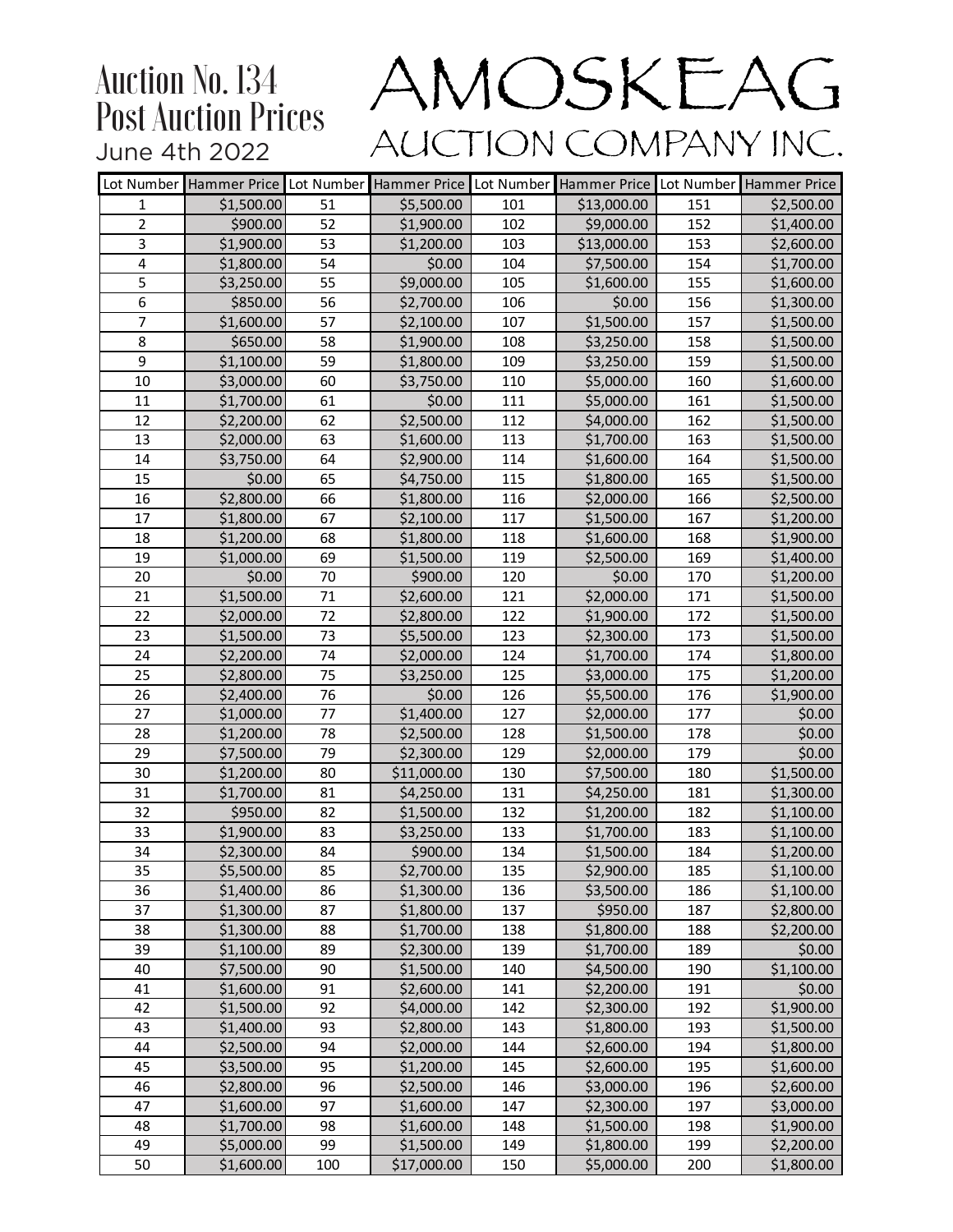|     | Lot Number Hammer Price Lot Number |     | Hammer Price | Lot Number      |            |     | Hammer Price Lot Number Hammer Price |
|-----|------------------------------------|-----|--------------|-----------------|------------|-----|--------------------------------------|
| 201 | \$1,700.00                         | 251 | \$1,300.00   | 301             | \$1,000.00 | 351 | \$2,400.00                           |
| 202 | \$2,000.00                         | 252 | \$1,400.00   | 302             | \$950.00   | 352 | \$1,000.00                           |
| 203 | \$1,800.00                         | 253 | \$1,000.00   | 303             | \$1,400.00 | 353 | \$1,000.00                           |
| 204 | \$1,500.00                         | 254 | \$850.00     | 304             | \$1,100.00 | 354 | \$800.00                             |
| 205 | \$1,300.00                         | 255 | \$1,000.00   | 305             | \$1,700.00 | 355 | \$1,300.00                           |
| 206 | \$1,700.00                         | 256 | \$850.00     | 306             | \$1,600.00 | 356 | \$700.00                             |
| 207 | \$2,500.00                         | 257 | \$1,000.00   | 307             | \$1,700.00 | 357 | \$1,500.00                           |
| 208 | \$1,800.00                         | 258 | \$2,000.00   | 308             | \$1,800.00 | 358 | \$1,300.00                           |
| 209 | \$1,600.00                         | 259 | \$900.00     | 309             | \$1,300.00 | 359 | \$800.00                             |
| 210 | \$1,500.00                         | 260 | \$1,400.00   | 310             | \$700.00   | 360 | \$1,800.00                           |
| 211 | \$2,000.00                         | 261 | \$1,000.00   | 311             | \$600.00   | 361 | \$1,100.00                           |
| 212 | \$1,700.00                         | 262 | \$1,100.00   | 312             | \$0.00     | 362 | \$1,400.00                           |
| 213 | \$2,000.00                         | 263 | \$2,000.00   | 313             | \$1,000.00 | 363 | \$550.00                             |
| 214 | \$2,100.00                         | 264 | \$1,700.00   | 314             | \$1,900.00 | 364 | \$1,200.00                           |
| 215 | \$3,000.00                         | 265 | \$1,400.00   | 315             | \$1,300.00 | 365 | \$1,200.00                           |
| 216 | \$2,800.00                         | 266 | \$900.00     | 316             | \$800.00   | 366 | \$0.00                               |
| 217 | \$3,250.00                         | 267 | \$1,800.00   | 317             | \$1,100.00 | 367 | \$750.00                             |
| 218 | \$1,900.00                         | 268 | \$1,400.00   | 318             | \$1,300.00 | 368 | \$900.00                             |
| 219 | \$2,400.00                         | 269 | \$750.00     | 319             | \$1,300.00 | 369 | \$1,100.00                           |
| 220 | \$3,500.00                         | 270 | \$0.00       | 320             | \$1,800.00 | 370 | \$1,000.00                           |
| 221 | \$1,700.00                         | 271 | \$2,100.00   | 321             | \$1,200.00 | 371 | \$850.00                             |
| 222 | \$2,400.00                         | 272 | \$1,000.00   | 322             | \$1,200.00 | 372 | \$1,200.00                           |
| 223 | \$2,100.00                         | 273 | \$1,600.00   | 323             | \$1,300.00 | 373 | \$750.00                             |
| 224 | \$1,500.00                         | 274 | \$1,100.00   | 324             | \$700.00   | 374 | \$0.00                               |
| 225 | \$1,700.00                         | 275 | \$1,900.00   | 325             | \$1,800.00 | 375 | \$650.00                             |
| 226 | \$1,600.00                         | 276 | \$1,000.00   | 326             | \$1,200.00 | 376 | \$600.00                             |
| 227 | \$3,250.00                         | 277 | \$0.00       | 327             | \$900.00   | 377 | \$1,200.00                           |
| 228 | \$2,000.00                         | 278 | \$800.00     | 328             | \$950.00   | 378 | \$850.00                             |
| 229 | \$0.00                             | 279 | \$1,100.00   | 329             | \$0.00     | 379 | \$1,400.00                           |
| 230 | \$1,500.00                         | 280 | \$1,200.00   | 330             | \$0.00     | 380 | \$1,000.00                           |
| 231 | \$1,000.00                         | 281 | \$1,500.00   | 331             | \$1,300.00 | 381 | \$1,700.00                           |
| 232 | \$1,600.00                         | 282 | \$1,300.00   | 332             | \$700.00   | 382 | \$850.00                             |
| 233 | \$2,500.00                         | 283 | \$850.00     | 333             | \$900.00   | 383 | \$650.00                             |
| 234 | \$1,500.00                         | 284 | \$1,300.00   | 334             | \$1,500.00 | 384 | \$950.00                             |
| 235 | \$1,100.00                         | 285 | \$1,700.00   | $\frac{1}{335}$ | \$650.00   | 385 | \$600.00                             |
| 236 | \$1,300.00                         | 286 | \$1,600.00   | 336             | \$1,000.00 | 386 | \$1,500.00                           |
| 237 | \$1,100.00                         | 287 | \$1,300.00   | 337             | \$900.00   | 387 | \$900.00                             |
| 238 | \$1,100.00                         | 288 | \$1,400.00   | 338             | \$900.00   | 388 | \$700.00                             |
| 239 | \$750.00                           | 289 | \$1,100.00   | 339             | \$900.00   | 389 | \$850.00                             |
| 240 | \$1,200.00                         | 290 | \$1,400.00   | 340             | \$1,200.00 | 390 | \$1,100.00                           |
| 241 | \$800.00                           | 291 | \$1,200.00   | 341             | \$1,200.00 | 391 | \$950.00                             |
| 242 | \$1,100.00                         | 292 | \$1,600.00   | 342             | \$750.00   | 392 | \$1,200.00                           |
| 243 | \$1,600.00                         | 293 | \$1,200.00   | 343             | \$800.00   | 393 | \$1,300.00                           |
| 244 | \$1,300.00                         | 294 | \$1,300.00   | 344             | \$900.00   | 394 | \$1,000.00                           |
| 245 | \$1,300.00                         | 295 | \$1,600.00   | 345             | \$1,200.00 | 395 | \$800.00                             |
| 246 | \$1,500.00                         | 296 | \$1,600.00   | 346             | \$800.00   | 396 | \$950.00                             |
| 247 | \$1,500.00                         | 297 | \$1,200.00   | 347             | \$900.00   | 397 | \$1,200.00                           |
| 248 | \$1,200.00                         | 298 | \$1,100.00   | 348             | \$0.00     | 398 | \$950.00                             |
| 249 | \$1,100.00                         | 299 | \$1,500.00   | 349             | \$650.00   | 399 | \$1,100.00                           |
| 250 | \$1,300.00                         | 300 | \$1,100.00   | 350             | \$2,200.00 | 400 | \$1,400.00                           |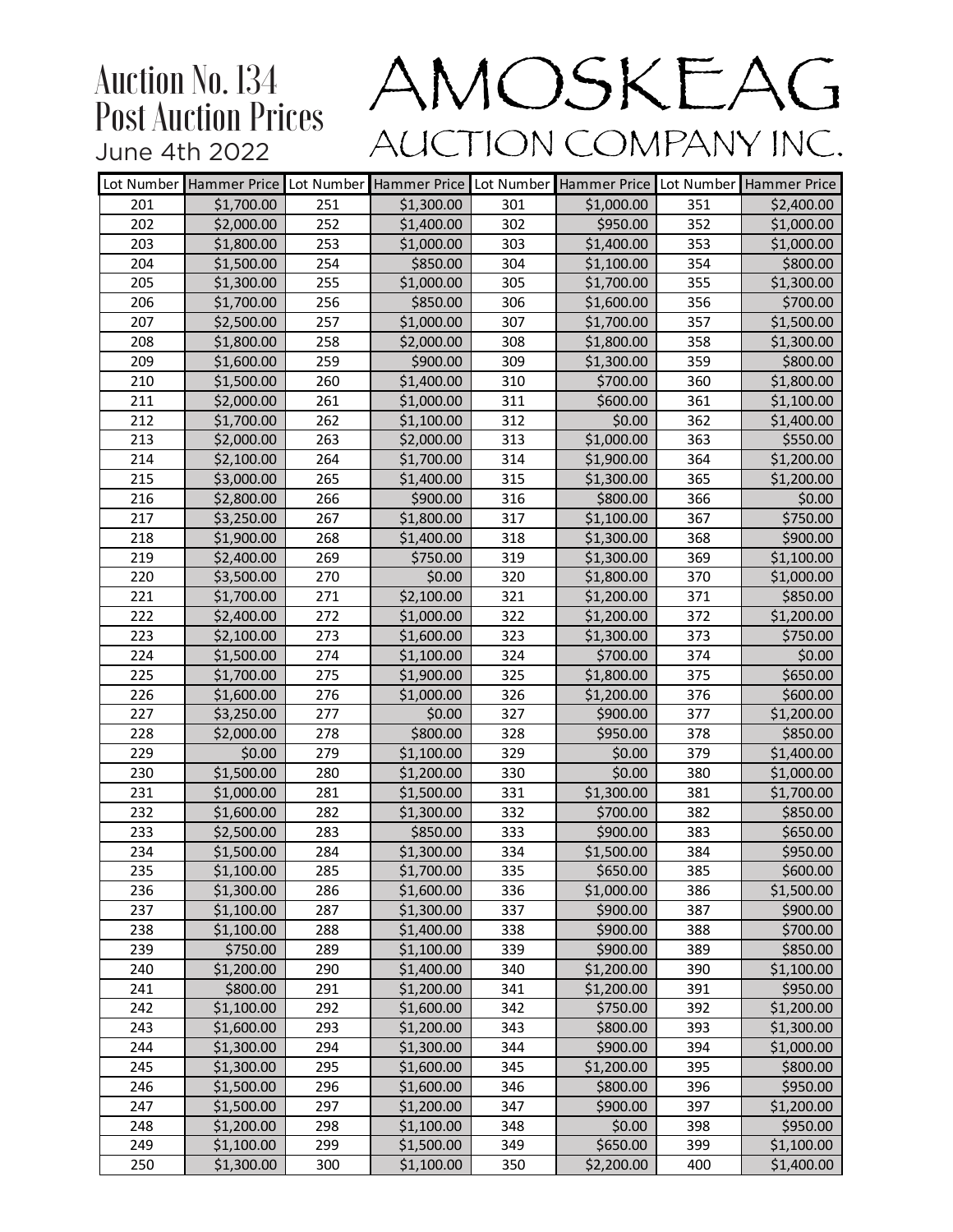|            |                          |            |                      |            | Lot Number Hammer Price Lot Number Hammer Price Lot Number Hammer Price Lot Number Hammer Price |            |                        |
|------------|--------------------------|------------|----------------------|------------|-------------------------------------------------------------------------------------------------|------------|------------------------|
| 401        | \$1,800.00               | 451        | \$600.00             | 501        | \$1,100.00                                                                                      | 551        | \$850.00               |
| 402        | \$650.00                 | 452        | \$600.00             | 502        | \$850.00                                                                                        | 552        | \$700.00               |
| 403        | \$1,100.00               | 453        | \$850.00             | 503        | \$0.00                                                                                          | 553        | \$700.00               |
| 404        | \$1,200.00               | 454        | \$1,300.00           | 504        | \$1,200.00                                                                                      | 554        | \$750.00               |
| 405        | \$900.00                 | 455        | \$800.00             | 505        | \$700.00                                                                                        | 555        | \$800.00               |
| 406        | \$1,000.00               | 456        | \$800.00             | 506        | \$750.00                                                                                        | 556        | \$900.00               |
| 407        | \$1,400.00               | 457        | \$750.00             | 507        | \$0.00                                                                                          | 557        | \$1,000.00             |
| 408        | \$550.00                 | 458        | \$1,200.00           | 508        | \$700.00                                                                                        | 558        | \$1,400.00             |
| 409        | \$800.00                 | 459        | \$900.00             | 509        | \$1,000.00                                                                                      | 559        | \$850.00               |
| 410        | \$900.00                 | 460        | \$900.00             | 510        | \$900.00                                                                                        | 560        | \$600.00               |
| 411        | \$650.00                 | 461        | \$1,200.00           | 511        | \$425.00                                                                                        | 561        | \$850.00               |
| 412        | \$1,100.00               | 462        | \$850.00             | 512        | \$700.00                                                                                        | 562        | \$800.00               |
| 413        | \$1,000.00               | 463        | \$1,200.00           | 513        | \$850.00                                                                                        | 563        | \$550.00               |
| 414        | \$1,100.00               | 464        | \$800.00             | 514        | \$950.00                                                                                        | 564        | \$900.00               |
| 415        | \$1,300.00               | 465        | \$1,700.00           | 515        | \$900.00                                                                                        | 565        | \$550.00               |
| 416        | \$900.00                 | 466        | \$950.00             | 516        | \$650.00                                                                                        | 566        | \$550.00               |
| 417        | \$950.00                 | 467        | \$650.00             | 517        | \$800.00                                                                                        | 567        | \$425.00               |
| 418        | \$1,300.00               | 468        | \$650.00             | 518        | \$600.00                                                                                        | 568        | \$650.00               |
| 419        | \$1,100.00               | 469        | \$850.00             | 519        | \$650.00                                                                                        | 569        | \$950.00               |
| 420        | \$1,100.00               | 470        | \$800.00             | 520        | \$750.00                                                                                        | 570        | \$1,000.00             |
| 421        | \$1,100.00               | 471        | \$700.00             | 521        | \$700.00                                                                                        | 571        | \$600.00               |
| 422        | \$1,000.00               | 472        | \$600.00             | 522        | \$800.00                                                                                        | 572        | \$750.00               |
| 423        | \$1,200.00               | 473        | \$700.00             | 523        | \$800.00                                                                                        | 573        | \$900.00               |
| 424        | \$750.00                 | 474        | \$700.00             | 524        | \$1,200.00                                                                                      | 574        | \$950.00               |
| 425        | \$1,100.00               | 475        | \$800.00             | 525        | \$950.00                                                                                        | 575        | \$650.00               |
| 426        | \$1,100.00               | 476        | \$900.00             | 526        | \$700.00                                                                                        | 576        | \$950.00               |
| 427        | \$1,000.00               | 477        | \$1,000.00           | 527        | \$750.00                                                                                        | 577        | \$850.00               |
| 428        | \$1,100.00               | 478        | \$850.00             | 528        | \$750.00                                                                                        | 578        | \$800.00               |
| 429        | \$1,100.00               | 479        | \$600.00             | 529        | \$700.00                                                                                        | 579        | \$750.00               |
| 430        | \$1,000.00               | 480        | \$550.00             | 530        | \$600.00                                                                                        | 580        | \$550.00               |
| 431        | \$750.00                 | 481        | \$425.00             | 531        | \$650.00                                                                                        | 581        | \$2,300.00             |
| 432        | \$850.00                 | 482        | \$500.00             | 532        | \$600.00                                                                                        | 582        | \$500.00               |
| 433        | \$1,400.00               | 483        | \$450.00             | 533        | \$850.00                                                                                        | 583        | \$700.00               |
| 434        | \$1,000.00               | 484        | \$450.00             | 534        | \$1,100.00                                                                                      | 584        | \$850.00               |
| 435        | \$900.00                 | 485        | \$800.00             | 535        | \$500.00                                                                                        | 585        | \$800.00               |
| 436        | \$1,100.00               | 486        | \$600.00             | 536        | \$700.00                                                                                        | 586        | \$550.00               |
| 437        | \$750.00                 | 487        | \$1,100.00           | 537        | \$700.00                                                                                        | 587        | \$850.00               |
| 438        | \$850.00                 | 488        | \$950.00             | 538        | \$900.00                                                                                        | 588        | \$650.00               |
| 439<br>440 | \$1,200.00<br>\$850.00   | 489<br>490 | \$750.00<br>\$650.00 | 539<br>540 | \$1,000.00<br>\$1,100.00                                                                        | 589<br>590 | \$650.00<br>\$500.00   |
|            | \$1,500.00               |            |                      |            |                                                                                                 |            |                        |
| 441<br>442 | \$1,300.00               | 491<br>492 | \$600.00<br>\$750.00 | 541<br>542 | \$600.00<br>\$650.00                                                                            | 591<br>592 | \$1,300.00<br>\$900.00 |
|            |                          |            |                      |            |                                                                                                 |            |                        |
| 443<br>444 | \$1,000.00<br>\$1,100.00 | 493<br>494 | \$650.00<br>\$500.00 | 543<br>544 | \$950.00<br>\$1,200.00                                                                          | 593<br>594 | \$750.00               |
| 445        | \$1,100.00               | 495        | \$750.00             | 545        | \$1,000.00                                                                                      | 595        | \$1,300.00<br>\$800.00 |
| 446        | \$1,600.00               | 496        | \$1,000.00           | 546        | \$1,500.00                                                                                      | 596        | \$700.00               |
| 447        | \$750.00                 | 497        | \$650.00             | 547        | \$750.00                                                                                        | 597        | \$1,600.00             |
| 448        | \$1,000.00               | 498        | \$1,000.00           | 548        | \$750.00                                                                                        | 598        | \$900.00               |
| 449        | \$550.00                 | 499        | \$1,300.00           | 549        | \$900.00                                                                                        | 599        | \$800.00               |
| 450        | \$750.00                 | 500        | \$750.00             | 550        | \$1,200.00                                                                                      | 600        | \$900.00               |